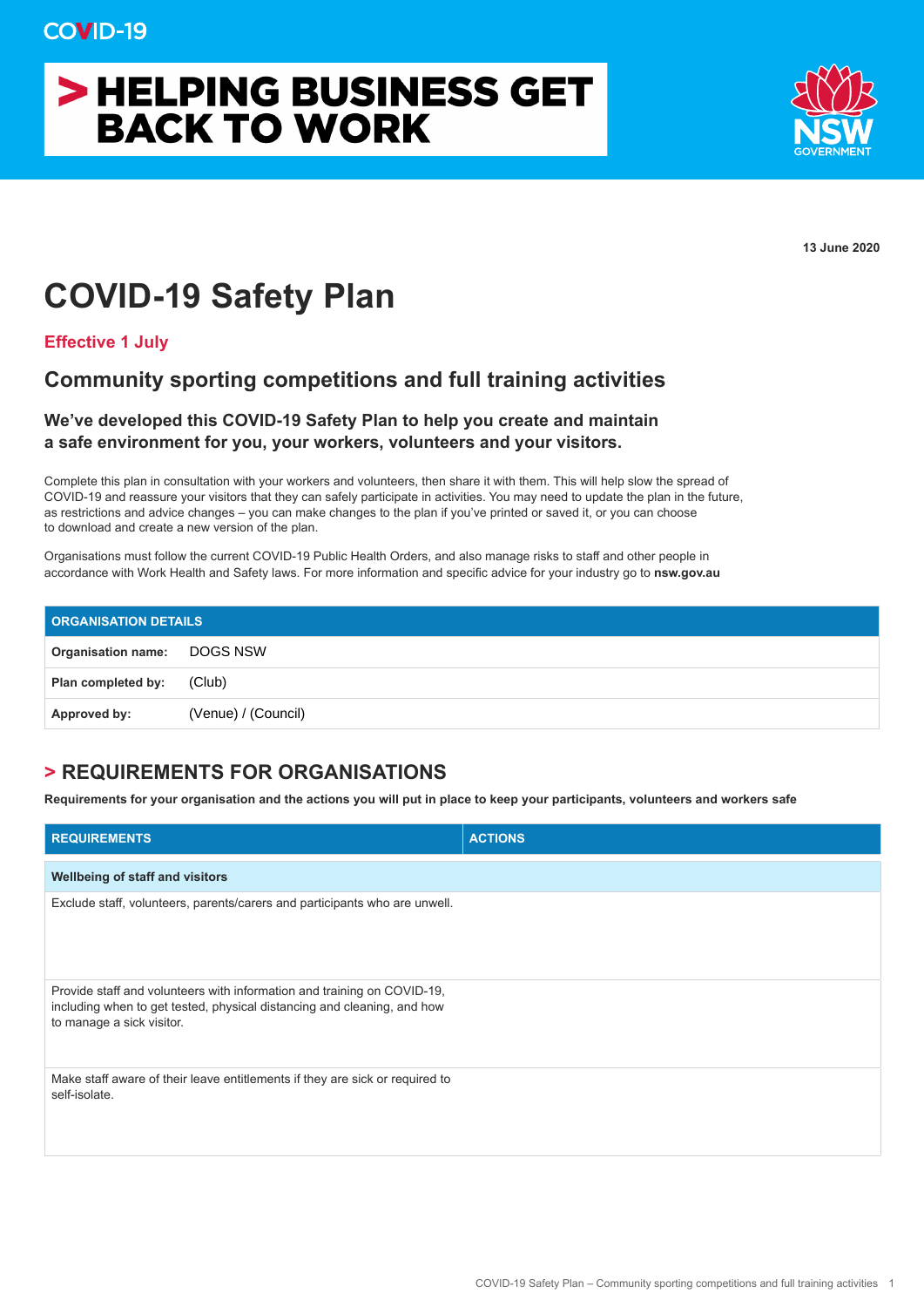| Wellbeing of staff and visitors                                                                                                                 |
|-------------------------------------------------------------------------------------------------------------------------------------------------|
| Display conditions of entry (website, social media, venue entry).                                                                               |
| If hiring the facility, consult with the owners/operators to address these<br>requirements to understand what measures may already be in place. |
| Ensure COVID-19 Safety Plans are in place, where relevant, for:<br>• Swimming pools<br>$\cdot$ Gyms<br>• Restaurants and cafes                  |

| <b>REQUIREMENTS</b>                                                                                                                                                                                                                                                                            | <b>ACTIONS</b> |
|------------------------------------------------------------------------------------------------------------------------------------------------------------------------------------------------------------------------------------------------------------------------------------------------|----------------|
| <b>Physical distancing</b>                                                                                                                                                                                                                                                                     |                |
| Ensure the number of people in a facility does not exceed one person per<br>4 square metres (including staff and spectators).                                                                                                                                                                  |                |
| Minimise co-mingling of participants from different games and timeslots<br>where possible.                                                                                                                                                                                                     |                |
| Ensure any spectators comply with 1.5 metres physical distance where<br>practical, such as through staggered seating. People who live in the<br>same household are not required to distance. Have strategies in place to<br>prevent spectators from different games and timeslots co-mingling. |                |
| Have strategies in place to manage gatherings that may occur<br>immediately outside the premises, such as with drop off and pick up<br>zones or staggered start/finish times.                                                                                                                  |                |
| Reduce crowding wherever possible and promote physical distancing with<br>markers on the floor.                                                                                                                                                                                                |                |
| Assess the safe capacity of communal facilities such as showers,<br>change rooms and lockers. Communicate this at their entrance and have<br>strategies in place to reduce crowding and promote physical distancing.                                                                           |                |
| Where practical, stagger the use of communal facilities. Strongly<br>encourage participants to shower/change at home where possible.                                                                                                                                                           |                |
| Use telephone or video platforms for essential staff meetings<br>where practical.                                                                                                                                                                                                              |                |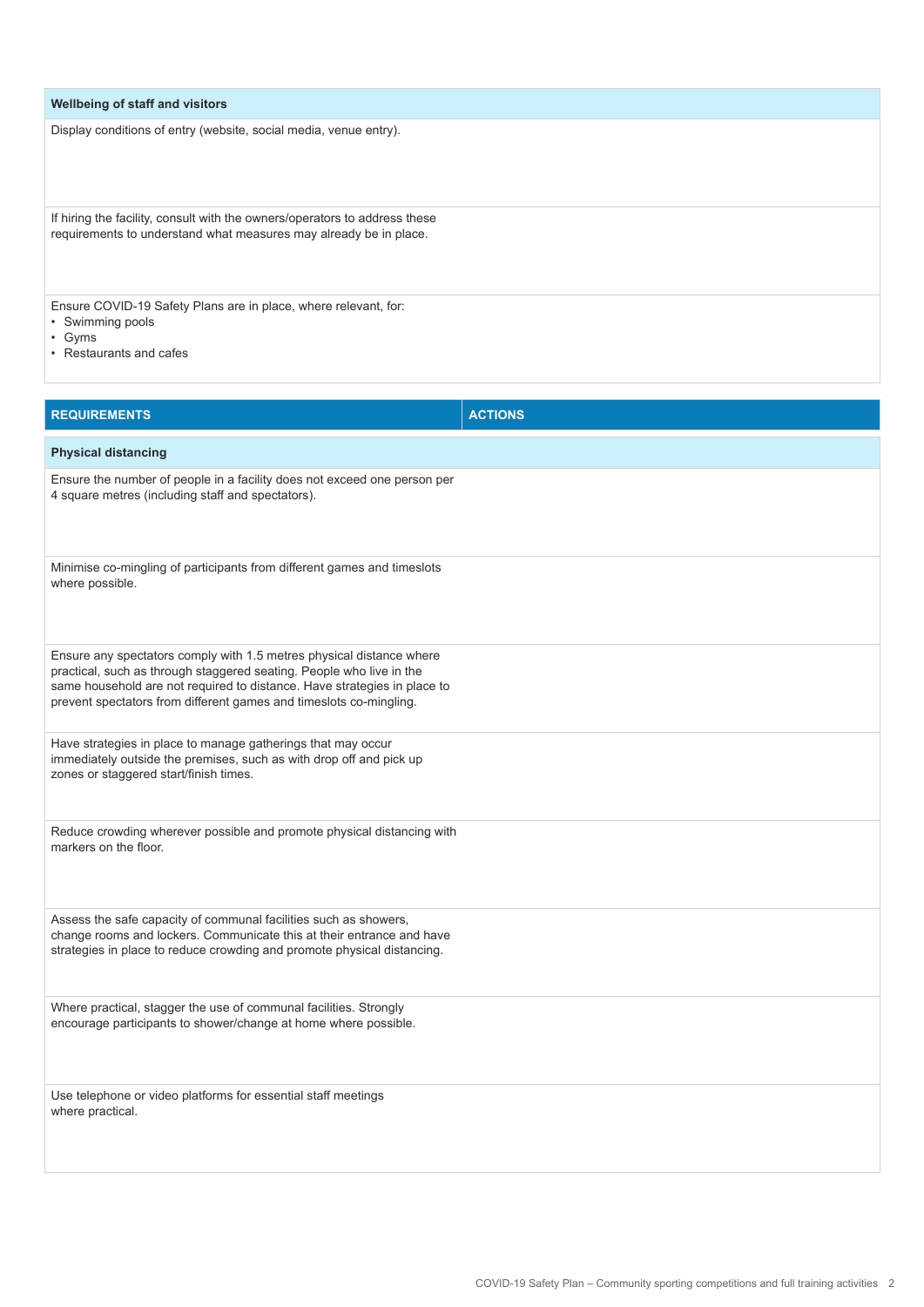#### **Physical distancing**

Review regular business deliveries and request contactless delivery and invoicing where practical.

| <b>REQUIREMENTS</b>                                                                                                                                                                                                                                                  | <b>ACTIONS</b> |
|----------------------------------------------------------------------------------------------------------------------------------------------------------------------------------------------------------------------------------------------------------------------|----------------|
| <b>Hygiene and cleaning</b>                                                                                                                                                                                                                                          |                |
| Adopt good hand hygiene practices.                                                                                                                                                                                                                                   |                |
| Ensure hand sanitiser is accessible at the venue entry and throughout the<br>facility or ground.                                                                                                                                                                     |                |
| Ensure bathrooms are well stocked with hand soap and paper towels.                                                                                                                                                                                                   |                |
| Provide visual aids above hand wash basins to support effective<br>hand washing.                                                                                                                                                                                     |                |
| Encourage participants to bring their own water bottle, snacks/orange<br>slices and sweat towels. Avoid shared food and drinks.                                                                                                                                      |                |
| Ensure processes are in place to launder shared uniform items after use,<br>such as bibs or jerseys.                                                                                                                                                                 |                |
| Clean frequently used indoor hard surface areas, including children's play<br>areas, at least daily; first with detergent and water, and then disinfect.<br>Clean frequently touched areas and surfaces, including in communal<br>facilities, several times per day. |                |
| Clean areas used for high intensity sports with detergent and disinfectant<br>after each use.                                                                                                                                                                        |                |
| Reduce sharing of equipment where practical and ensure these are<br>cleaned with detergent and disinfectant between use.                                                                                                                                             |                |
| Ensure there is accessible detergent/disinfectant and gloves for visitors to<br>use, should they wish.                                                                                                                                                               |                |